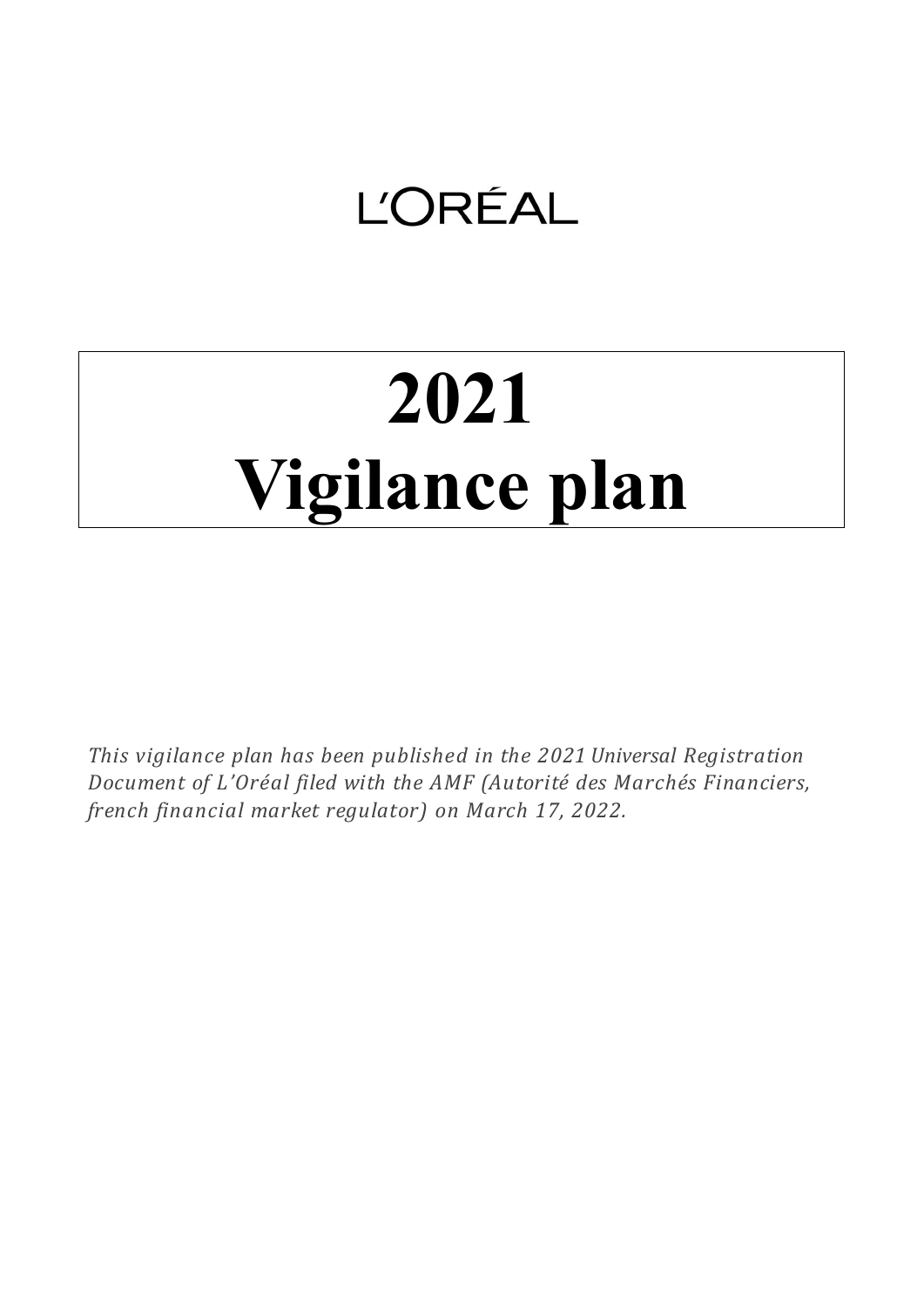# **VIGILANCE PLAN**

# Introduction

L'Oréal is built on strong Ethical Principles that guide its development. These Principles – Integrity, Respect, Courage and Transparency – form the foundation of its policies on sustainable development, corporate social responsibility, and philanthropy. L'Oréal promotes respect for all internationally recognised Human Rights and Fundamental Freedoms.

In line with the United Nations Guiding Principles on Business and Human Rights, L'Oréal's particular point of reference is the Universal Declaration of Human Rights, the International Covenant on Civil and Political Rights, the International Covenant on Economic, Social and Cultural rights, and the Fundamental Conventions of the International Labour Organisation.

L'Oréal's Vigilance Plan meets the obligations of the French law of 27 March 2017 on the duty of vigilance for French parent companies and order-givers companies.

It contains reasonable due diligence measures intended to prevent the risk of serious adverse impacts on Human Rights and Fundamental Freedoms, health, as well as safety and the environment within the framework of a best efforts obligation.

It applies to L'Oréal S.A., the parent company of the Group, and to the subsidiaries controlled directly or indirectly by L'Oréal (the "Subsidiaries"), as defined by Article L. 233-16 of the French Commercial Code, and to suppliers and subcontractors with which the companies of the Group have an "permanent commercial relationship", that is, a direct, ongoing and stable commercial relationship (based on the definition in French case law), hereinafter the "Suppliers", depending on the risk level as identified in this Vigilance Plan. It is understood that in its own activities, L'Oréal complies with the rules and diligences contained in this Vigilance Plan, even when L'Oréal is not expressly mentioned therein.

The Vigilance Plan contains the rules applied to prevent the risk of serious adverse impacts on Human Rights and Fundamental Freedoms, the health and safety of people and the environment resulting from the activities of L'Oréal, its Subsidiaries and Suppliers (see section 3.4.4. "Applicable rules resulting from the risk analysis"). It also includes reasonable measures for the effective application of these rules by L'Oréal, its Subsidiaries and Suppliers as well as regular assessment procedures to evaluate their compliance (see section 3.4.5. "Effective application and compliance with the Vigilance Plan"). It includes a whistleblowing mechanism and reporting system (see section 3.4.6. "Whistleblowing mechanism and reporting system") and presents a report on the plan's implementation (see section 3.4.7. "Reporting on the effective implementation of the Vigilance Plan").

The actions to support, encourage and prevent serious adverse Human Rights, Fundamental Freedoms, health, safety and the environment contained in this Vigilance Plan constitute reasonable efforts to be implemented by Suppliers and Subsidiaries. Given the diversity of the businesses of the Subsidiaries and Suppliers, the Vigilance Plan contains common measures intended for them on these issues.

In addition to these common measures, L'Oréal and its Subsidiaries voluntarily conduct additional actions on these same issues. These actions are described in other chapters of L'Oréal's 2021 Universal Registration Document, particularly Chapter 4 "L'Oréal's Social, Environmental and Societal Responsibility". Suppliers voluntarily conduct additional actions on these issues and L'Oréal encourages them to do so.

# A continuous improvement process

As part of a continuous improvement process, this Plan is regularly reviewed by a committee composed of representatives of the Ethics, Risk and Compliance Department, the Operations Division (EHS, Purchasing), the Human Resources Department, the Corporate Social Responsibility Department and the Legal Department. It meets three times a year. Each of these representatives leads a local network (Ethics<br>Correspondents, Environmental, Health and Safety, Environmental, Health and Safety, Purchasing, and Human Resource teams, managers from Internal Control, Sustainability Leaders) around the world, which also means that feedback from the field can be considered in improving the Plan.

The Plan was presented to internal stakeholders (such as the employee representatives in the context of the European Works Council, "EWC", of the Group) and qualified outside stakeholders. Its updated contents are presented every year to the Audit Committee and to the Board of Directors.

# General framework of risk analysis

The risks of serious impacts on Human Rights, the environment, health and safety, have been analysed on the basis of the business of L'Oréal, its Subsidiaries and its Suppliers. The risk analysis was used, first, in the definition of the applicable Rules and, second, to the measures for effective application and monitoring of these Rules.

L'Oréal's activity consists of production of cosmetic products and distribution of these products to the Group's clients.

# **A/ Manufacturing of finished products**

L'Oréal manufactures the vast majority of the finished products that it sells in its own factories, with a presence in the major growth markets through its network of 39 factories equipped with the very latest technologies and advances in automation. This network of plants adapts constantly with agility to incorporate acquisitions and embrace external innovations.

This network is completed by production subcontracting, to meet temporary demand peaks in the case of specific technologies (make-up pencils, soaps, etc.). L'Oréal's contracts prohibit cascade subcontracting. If, due to manufacturing constraints, some subcontractors must subcontract a portion of the production intended for L'Oréal, they must obtain authorisation from L'Oréal. When, in certain cases, the subcontractor is authorised to subcontract a portion of its production, the same rules as those defined in this Plan are applied to the subcontractors of the subcontractors, and the same types of controls and sanctions in the event of non‑compliance are in place.

In order to execute their production, L'Oréal's factories purchase different raw materials, filling and packing components and equipment from third-party suppliers. These suppliers have specific expertise, develop their products and have the infrastructures necessary for their production. They act with complete independence from L'Oréal, without depending on L'Oréal's instructions or expertise.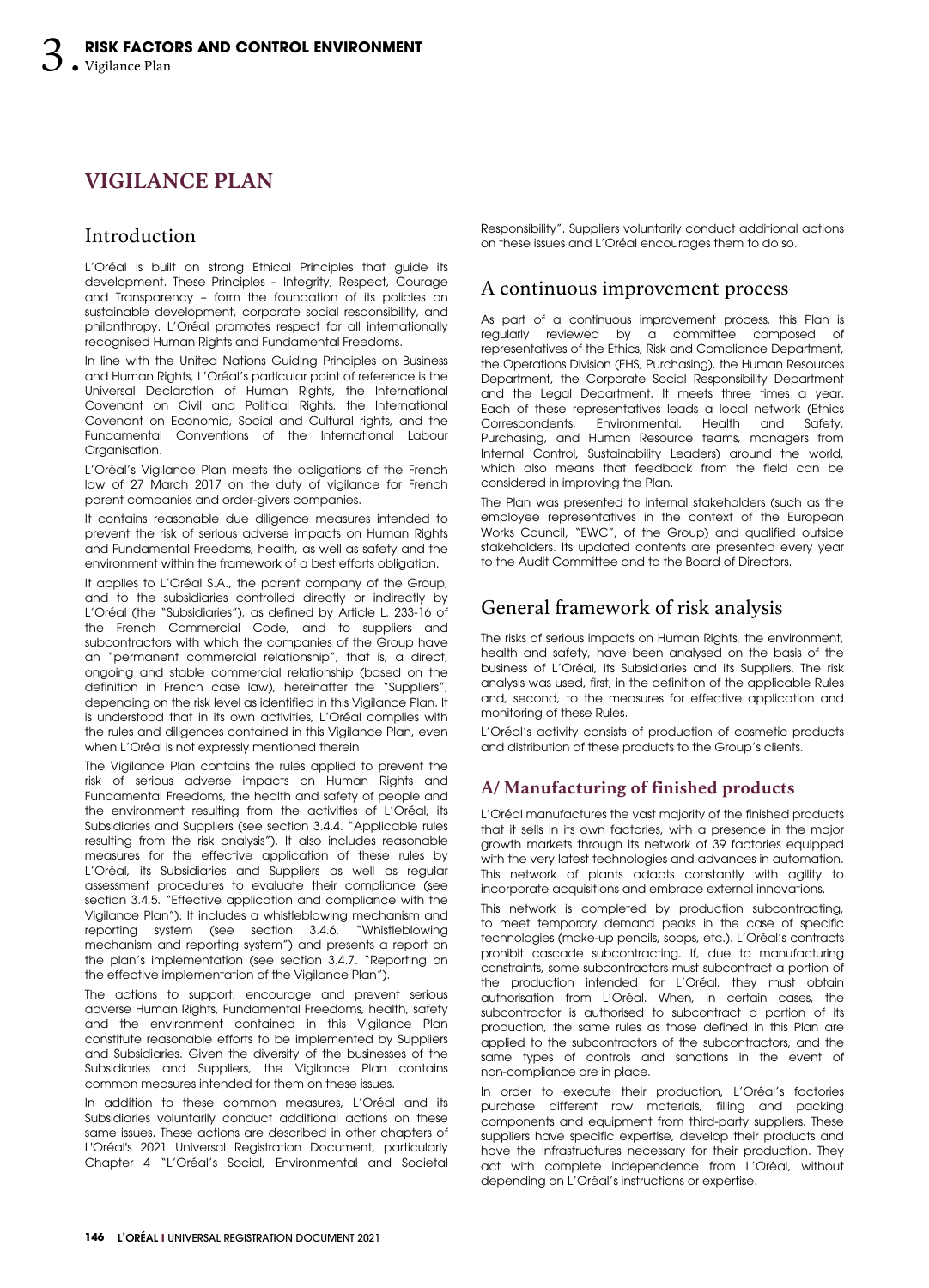The manufacture of filling and packing components is not part of L'Oréal's activity<sup>(1)</sup>. The filling and packing components used are purchased from companies specialising in this area. The same is true for the production equipment.

# **B/ Product distribution**

Products are distributed by the Subsidiaries and independent third-party distributors in the countries or regions where the Subsidiaries are not present.

In order to ensure this distribution, warehouses are operated by the Subsidiaries directly, or these services are entrusted to third-party logistics service providers that render services on the same type of activity: storage and preparation of orders in warehouses that they lease or own.

# Applicable rules resulting from the risk analysis

The Subsidiaries and Suppliers must comply with the applicable local legislation and the minimum common core of the rules listed below (the "Applicable Rules") in order to prevent the risk of serious adverse impacts on Human Rights and fundamental freedoms, health and safety of people and the environment. When local laws and/or the internal rules of Subsidiaries and Suppliers provide more stringent standards than the Applicable Rules, such standards must take precedence. If, however, the Applicable Rules provide for stricter standards, the Applicable Rules take precedence unless they result in an unlawful activity. In the event of contradictions between local laws and internationally recognised Human Rights, L'Oréal works to comply with these international standards.

# **Risks and Applicable Rules for the prevention of serious violations of Human Rights and Fundamental Freedoms**

#### **Risk Analysis and risks identified relating to Human Rights and fundamental freedoms**

Following an initial analysis conducted in 2017, the Group wanted to expand its mapping in 2020 by identifying the salient Human Rights risks. To do so, L'Oréal relied on the reporting framework of the Guiding Principles on Business and Human Rights (UNGP Reporting Framework). This identification process takes into consideration the severity, scale, remediability and likelihood of its impact on people. The identification process at global level and in 27 markets was finalised in 2021. This study was conducted with an NGO specialising in the area, providing independent analysis.

As a result of this analysis, the following salient risks were identified in the context of the application of the French Law on Duty of Vigilance:

- the risk of child labour among the employees of the Group's Suppliers;
- the risk of forced labour among the employees of the Group's Suppliers;
- the risk of job discrimination because of gender, age, disability, gender identity and sexual orientation of the employees of L'Oréal and the employees of the Group's Suppliers; and
- the risk of a lack of decent living wage for the employees of the Group's Suppliers.

Another risk identified concerns the Human Rights of communities potentially impacted by the Group's activities (respect for the environment, right of access to water, consideration of Human Rights in the choice of raw materials and, in particular, the right of access of local populations to their land and respect for their traditional knowledge under the Nagoya Protocol).

#### **Applicable rules on Human Rights**

Subsidiaries and Suppliers must comply with the minimum core rules, which consist of the following rules that result from an analysis of the risks related to the activities of the Group and its Suppliers.

#### **Non-discrimination**

Acts of discrimination are serious violations of Human Rights that remain anchored in all regions of the world in which L'Oréal is present. Discrimination related to gender, sexual orientation and gender identity, disabilities, family situation, age, political and philosophical opinions, religious beliefs, union activities, or related to ethnic, social, cultural or national origins are prohibited. Discrimination related to pregnancy is also prohibited. In this respect, L'Oréal bans pregnancy testing when employees are hired within the Group, and requires its Suppliers to comply with this standard.

#### **Bullying and sexual harassment**

Bullying and sexual harassment are also prohibited in the Group. L'Oréal requires that its Suppliers comply with this standard.

#### **Child labour**

L'Oréal's presence in certain regions of the world that are particularly at risk for child labour, including Asia and Latin America, has led the Group to identify this issue as a priority.

To take into consideration the vulnerability of young workers, L'Oréal has set the minimum hiring age at 16 years old.

The Subsidiaries and Suppliers are required to check the age of all new employees upon hire.

L'Oréal prohibits night work and work hazardous to health and safety for employees younger than 18 in its Subsidiaries. L'Oréal requires that its Suppliers comply with this standard.

<sup>(1)</sup> With the exception of one production unit in the Turkey factory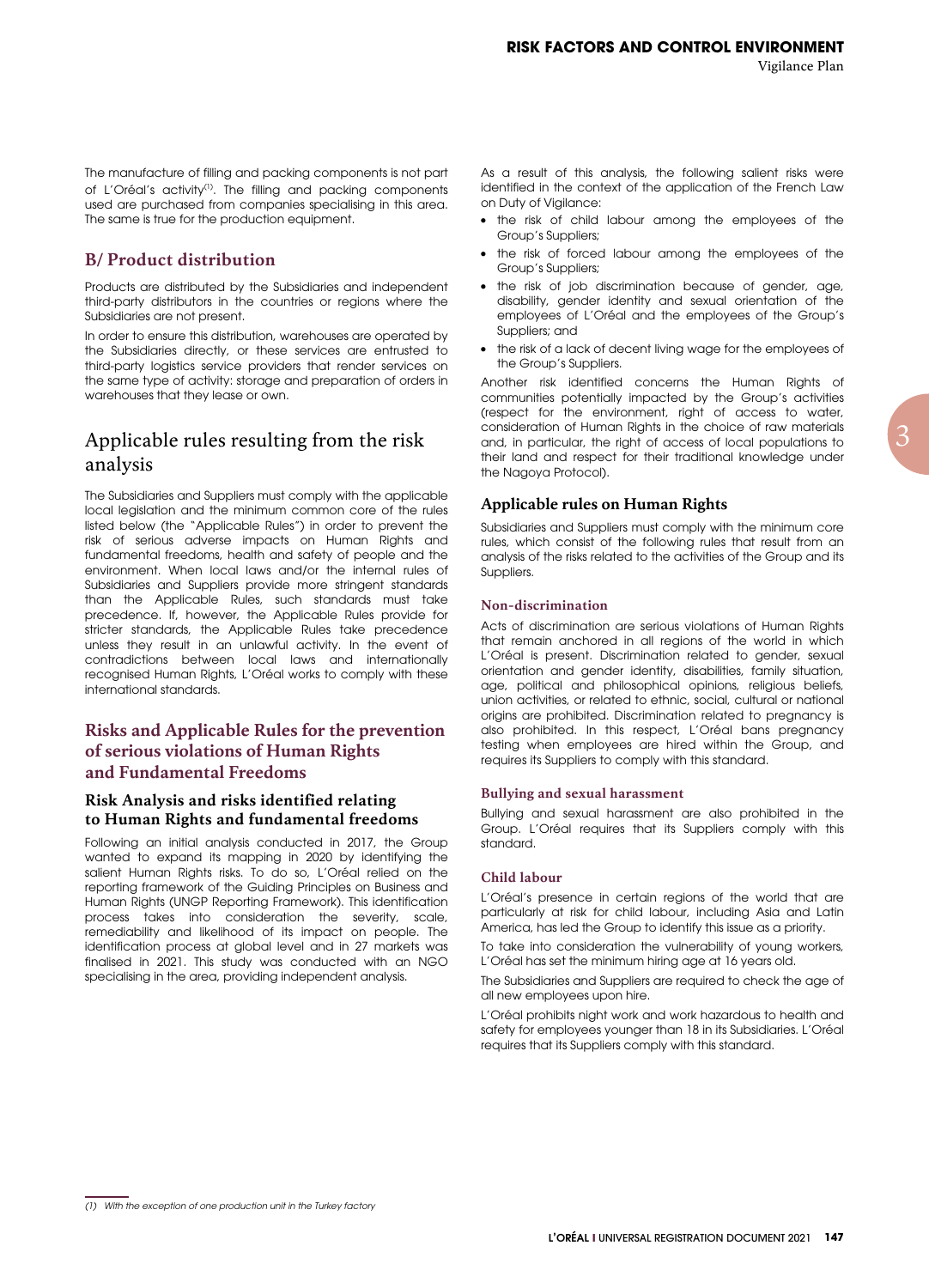#### **Forced or compulsory labour**

L'Oréal refers to the definition of forced labour sets for in the<br>Convention 29 of the International Labour International Labour Organisation. Forced labour is defined as "all work or service which is exacted from any person under the menace of any penalty and for which the said person has not offered himself voluntarily".

In certain regions of the world where L'Oréal operates, certain practices that violate internationally recognised Human Rights, such as holding the identity papers of migrant workers, are common.

Any form of forced labour is prohibited. As a result:

- unless there is a legal obligation, employees' identity papers, passports or any other personal documents may not be held from them. In the event of a legal obligation, these documents must be returned to employees at their first request;
- employees may not be asked to pay for recruitment costs or to make cash deposits to obtain employment;
- if workers from foreign regions are hired, the employer must pay the costs related to these hires;
- the use of prison labour is possible only when it is voluntary within the scope of a professional reinsertion programme, and paid at the market rate. Suppliers must request authorisation from L'Oréal before they use this type of labour;
- security personnel must only ensure the safety of people and property; and
- any salary withholding must be strictly authorised by law. It may not under any circumstances be used for the purpose of confiscation, for the direct or indirect benefit of the employer.

Employees must be free to move around their place of work, with the exceptions of areas to which access is restricted for confidentiality or safety reasons, and must have access to drinking water and bathrooms.

#### **Working hours**

Whichever the region of the world in which L'Oréal operates, the working hours in Subsidiaries and Suppliers, including overtime, may not exceed 60 hours a week for employees whose working time is monitored.

All employees must also be granted at least one day of rest for every seven-day period, or two consecutive days of rest for every fourteen-day period. They must have reasonable breaks when they work.

#### **Freedom of association**

Violations of freedom of association and the right to collective bargaining, such as discrimination against employee representatives, may occur in all regions of the world in which L'Oréal operates.

Employees' freedom of association and right to collective bargaining must be respected:

- elections of employee representatives must take place without interference from the employer, preferably by secret ballot;
- employee representatives have access to the work premises subject to safety and/or confidentiality requirements, if any; and
- discrimination against employees conducting union activities is prohibited.

In regions where freedom of association and the right to collective bargaining are limited or discouraged, L'Oréal authorises its employees to meet independently in order to discuss their professional concerns. L'Oréal requires that its Suppliers do the same.

#### **Additional actions for Human Rights**

In addition to the actions resulting from the risk analysis on the activities of the Group and the Suppliers, L'Oréal conducts actions on Human Rights in addition to those implemented in the context of the French law on Duty of Vigilance, which are described in Chapter 4 "L'Oréal's Social, Environmental and Societal Responsibility" of L'Oréal's 2021 Universal Registration Document.

For example, L'Oréal set up actions with the aim to improve the working conditions of the Indian communities whose livelihood depends on the mineral mica. Since 2017, L'Oréal has been one of the 20 founding members of the Responsible Mica Initiative (RMI), joined by 74 other organisations that use mica. The RMI has three goals:

- implement standards on the responsible workplace on 100% of the supply chains of its members for mica from Bihar and Jharkhand (standards on employment, health, safety in the workplace, the environment and non-use of child labour);
- support the abilities of communities through an inclusive programme that improves the standard of living and generates additional sources of income; and
- establish a legal framework and related control systems with mica pickers, processing units, and mica operators in Bihar and Jharkhand.

L'Oréal also participates in the development of the RMI audit standard in order to facilitate member collaboration and effectively deploy the collective actions necessary in cooperation with local authorities. L'Oréal also supports the establishment of a price calculated using the living wage approach in addition to diversified income contributing to a more resilient living conditions.

To complete this approach, L'Oréal requires that its suppliers have their own due diligence process in place on their scope of supply of Indian mica. In 2021, 99% of Indian mica used in the Group's formulas came from suppliers committed to obtaining their supply from verified sources.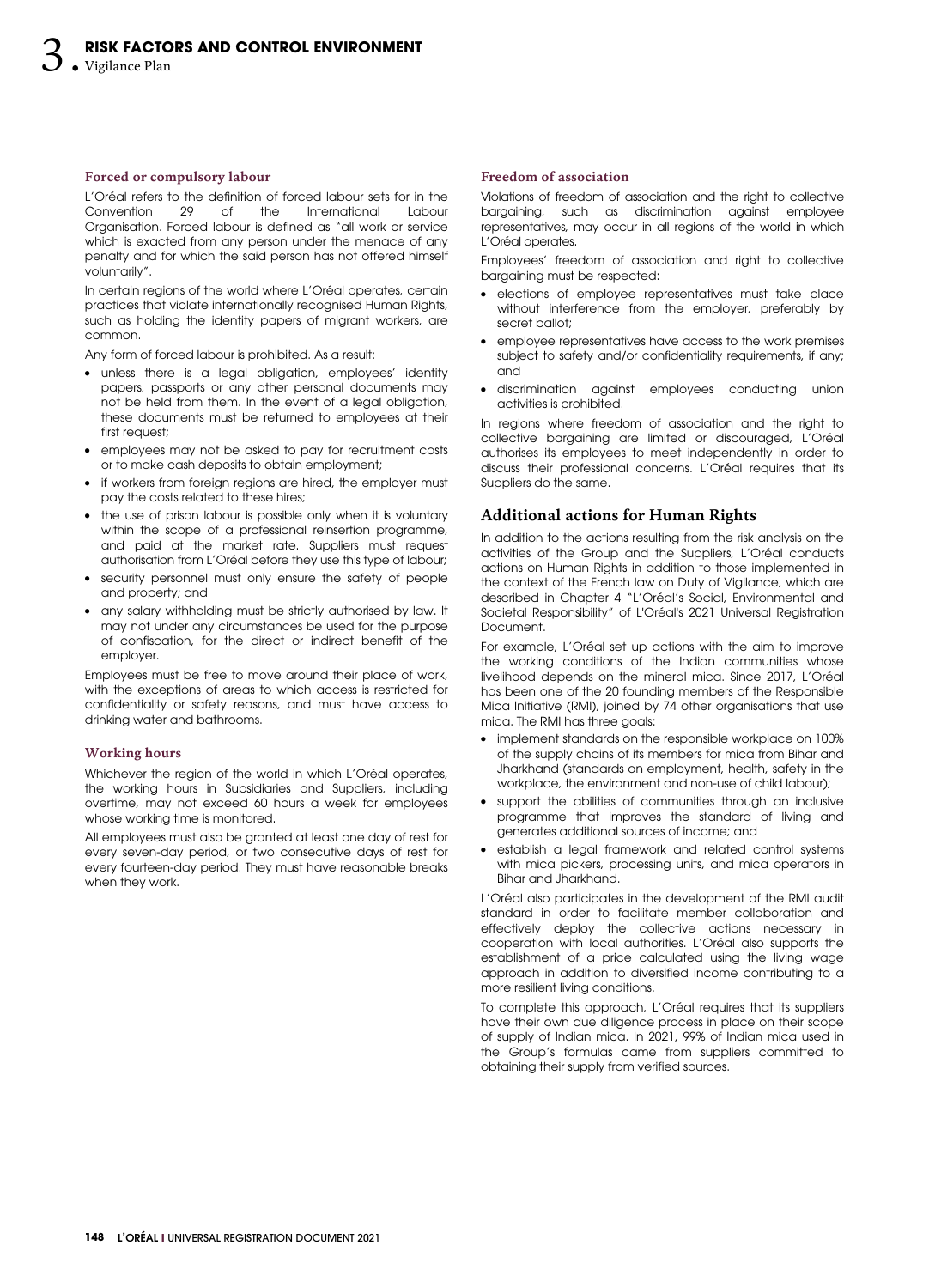# **Risks and Applicable Rules to prevent serious adverse impacts on Safety and Health in the workplace and the Environment**

#### **Analysis of Risks to Safety and Health in the workplace and the Environment**

The analysis risks to Safety and Health in the workplace and the Environment covers generic risks related to industrial activities and specific risks related to the own activities of the Suppliers and Subsidiaries.

#### **Generic risk analysis process**

As is the case for any production (manufacturing and packing), distribution, research and general administration operations, the Group and its Suppliers are exposed to safety and environmental challenges.

Based on the risk prevention work on the Environment, Health and Safety at the workplace carried out by L'Oréal for many years, the major risks listed below have been identified. On this basis, the Subsidiaries and Suppliers must define at each of their sites, the measures designed to prevent the risks identified in this Vigilance Plan (the "Prevention System").

#### **Specific risk analysis process for Subsidiaries**

The Subsidiaries conduct their own risk analysis based on the list of risks below, particularly the fire risk that is framed by very strict fire prevention standards (National Fire Protection Association standard).

In addition to the generic risks, the Subsidiaries identify the specific risks related in particular to cosmetics production. Thus, for example, the physical risks are the subject of SHAP (Safety Hazards Assessment Procedure) studies, which identify the dangers, generally and for each workstation, assess the risks and allow the implementation of the necessary means of control. Similarly, environmental risks are analysed to characterise the aspects and impacts of site activities on its environment and to control those that lead to potentially serious impacts for the air, soil, water, biodiversity and resources.

This environmental analysis is updated regularly by each of the Group Subsidiaries' sites and whenever a significant change occurs. If significant risks are identified or if L'Oréal's standards or regulations impose specific requirements, a more detailed evaluation is carried out for the activities concerned. Appropriate action plans – with immediate action where necessary – are implemented to reduce significant risks to an acceptable level.

With regard to water discharge, each industrial site has implemented a self-monitoring system that is representative of wastewater discharged (monitoring of regulated and contractual parameters: chemical oxygen demand (COD), oxygen biochemistry demand (OBD), etc.). This self-monitoring is a tool for detecting risks of exceeding regulatory thresholds that helps to anticipate any non-conformities and initiate corrective actions. Moreover, 31 L'Oréal factories have their own wastewater treatment plant and L'Oréal is continuing with the installation of these plants.

The risks of process safety are analysed using the HAZOP (HAZard and OPerability analysis) guide, which focuses on operating conditions, or FMECA (Failure Mode, Effects and Criticality Analysis), which analyses risks related to failures in the process at the different steps in production.

The results and means of controlling industrial and specific risks are summarised in the GHAP (Global Hazard Assessment Procedure) programme.

#### **Specific risk analysis process for Suppliers**

Suppliers, in addition to their own risk analysis, rely at a minimum on the risks identified in the audit grid provided by L'Oréal at the signing of the Letter of Ethical Commitment (see section 4.3.1.2.1. "Due diligence: selection and assessment of strategic suppliers" of L'Oréal's 2021 Universal Registration Document) in order to implement suitable preventive measures in each affected site. This grid was prepared in accordance with the list of the major risks described below and is applied during referencing and follow-up audits.

If the specific nature of the Suppliers' activity requires identification of specific risks and/or additional prevention measures, the Suppliers are required to roll out these additional measures in accordance with best practices in their industry.

For example, in the subcontracting of finished products activity, specific risks may involve:

- the use of certain raw materials;
- wastewater treatment:
- the use of machines or electrical equipment in processing or storage areas; and
- handling that may cause personal injury, in particular.

In the specific case of subcontracting suppliers of aerosol production or storage, bleaching powders, flammable products, the sites are subject to specific risks analyses concerning process safety.

#### **Risks identified in the Environment, Health and Safety in the workplace**

#### **Risks of serious adverse impacts to Health and Safety in the workplace**

- (i) Risks associated with buildings and the use of equipment:
- soundness of buildings (construction and interior fittings, including the compliance of equipment with operating authorisations and building permits issued by local authorities in compliance with the applicable legislation and, in any event, adaptation to the activity for which the buildings are intended);
- use of motorised forklift trucks and Automatic Guided Vehicles (AGV): risks caused by interactions and interference between forklift trucks, AGVs and pedestrians; and
- injuries caused by interactions between humans and machines: risks related to access to the moving parts of work equipment.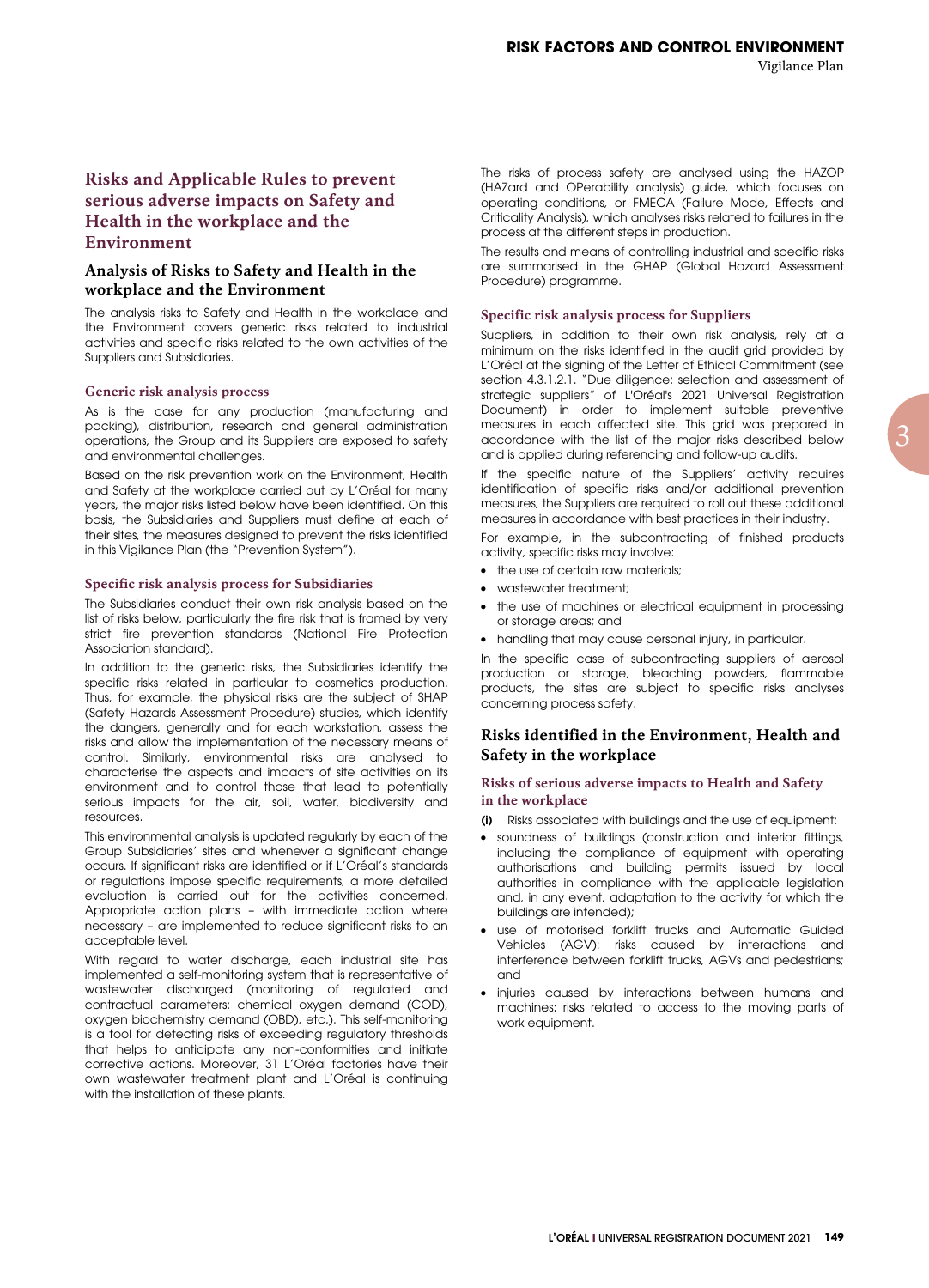- (ii) Risks related to energy sources, matter and materials:
- exposure to energy sources, fluids and hazardous emissions including electricity, high pressure, steam, vapour, hot water and high temperatures;
- fires resulting, notably, from flammable products and materials or electrical equipment;
- exposure to hazardous dust and chemical products: by inhalation, ingestion or skin contact; and
- exposure to high noise levels.
- (iii) Risks related to human activities:
- entry in confined spaces and/or the risk of anoxia;
- isolated work: risks associated with working alone for long periods of time;
- slipping and falls;
- ergonomics of workstations related to load handling;
- construction work (risks for the employees of Subsidiaries and Suppliers during construction work); and
- work at heights (risk of falls associated with the use of ladders and step stools, access to and work on platforms and roofs, use of lift tables and scaffolding, etc.).

#### **Environmental risks**

The risks of serious damage to the environment are those associated with the consumption of resources or that could cause damage to soils, water, air and biodiversity (habitats and species) in the context of normal operation or the occurrence of an incident at a site of the Subsidiaries or Suppliers:

- gradual or accidental pollution; and
- pollution during the transport of hazardous materials.

# **Applicable rules to prevent risks of serious adverse impacts on Safety and Health in the workplace and the Environment**

#### **EHS Guidelines**

The Group's Environment, Health and Safety (EHS) policy aims to minimise the impact on the environment and guarantee the health and safety of the employees of its Subsidiaries and Suppliers, its customers and the communities in which L'Oréal carries out its activities.

For the Subsidiaries, this policy is built on an EHS management system composed of standards with stringent requirements that set the principles of L'Oréal's EHS policy, which is all included in the EHS guidelines.

# **Additional Environment, Health and Safety in the workplace actions**

In addition to the actions resulting from the risk analysis on the activities of the Group and the Suppliers, L'Oréal conducts actions on Environment, Health and Safety in the workplace in addition to those implemented in the context of the French law on Duty of Vigilance, which are described in Chapter 4 "L'Oréal's Social, Environmental and Societal Responsibility" of L'Oréal's 2021 Universal Registration Document.

L'Oréal's commitment to Environment, Health and Safety in the workplace is supported at the highest level of the Company by its Chief Executive Officer who renews L'Oréal's commitment to the United Nations Global Compact each year.

For example, this includes the following additional actions and commitments:

- in 2015, L'Oréal was one of 100 leading companies to join the Science-Based Targets programme, an initiative of the CDP, the United Nations Global Compact, the World Resources Institute and the NGO WWF;
- in 2018, L'Oréal became a partner of the Ellen MacArthur Foundation and, with Act4Nature, in the context of individual commitments, L'Oréal set biodiversity objectives for 2030;
- in 2019, L'Oréal was one of the first companies to sign the Business Ambition for 1.5°C pledge of the UN Global Compact, thereby committing to reach "zero net emissions" by 2050 over its entire value chain, in accordance with the 1.5°C path of the IPCC; and
- in 2020, L'Oréal became a signatory of the Task Force on Climate-related Financial Disclosures (TCFD).

#### **(i) Additional actions intended for Sites of Subsidiaries**

At its own sites, L'Oréal implements the LIFE (Life threatening Incident or Fatality Event) programme, which covers activities on all its sites that, if not controlled, could result in potentially serious injury and illness. The Group extends the ambition of moving towards "zero accidents" by ensuring the sustainability of actions and defining post-incident emergency preparedness requirements.

Furthermore, the Sharing Beauty with All programme has helped to reduce the environmental footprint of the Group's sites, in particular by defining and disseminating best practices regarding energy efficiency, reducing  $CO<sub>2</sub>$  emissions, contributing to the preservation of water, biodiversity and resources, and improving waste treatment.

The new commitments made by the Group for 2030 as part of its L'Oréal for the Future programme are aimed at ensuring compatibility of the Group's activities with a planet that has limited resources (the commitments and achievements of the programme are detailed in Chapter 4 "L'Oréal's Social, Environmental and Societal Responsibility" of L'Oréal's 2021 Universal Registration Document, specifically in section 4.4. "L'Oréal for the Future: 2021 Results"). The main environmental objectives of the programme concerning Subsidiaries are as follows:

- Climate: reaching carbon neutrality for all Group sites by 2025, by improving energy efficiency and using 100% renewable energy. L'Oréal is also committed to halving the transport footprint of its products by 2030.
- Water: in 2030, 100% of the water used in our industrial processes will be recycled and reused in a loop.
- Biodiversity: by 2030, all of our operated buildings and all industrial sites will have a positive impact on biodiversity compared to 2019.
- Natural resources: by 2030, 100% of the waste generated in our operated sites will be recycled or reused. L'Oréal is also committed to no longer send waste to landfills.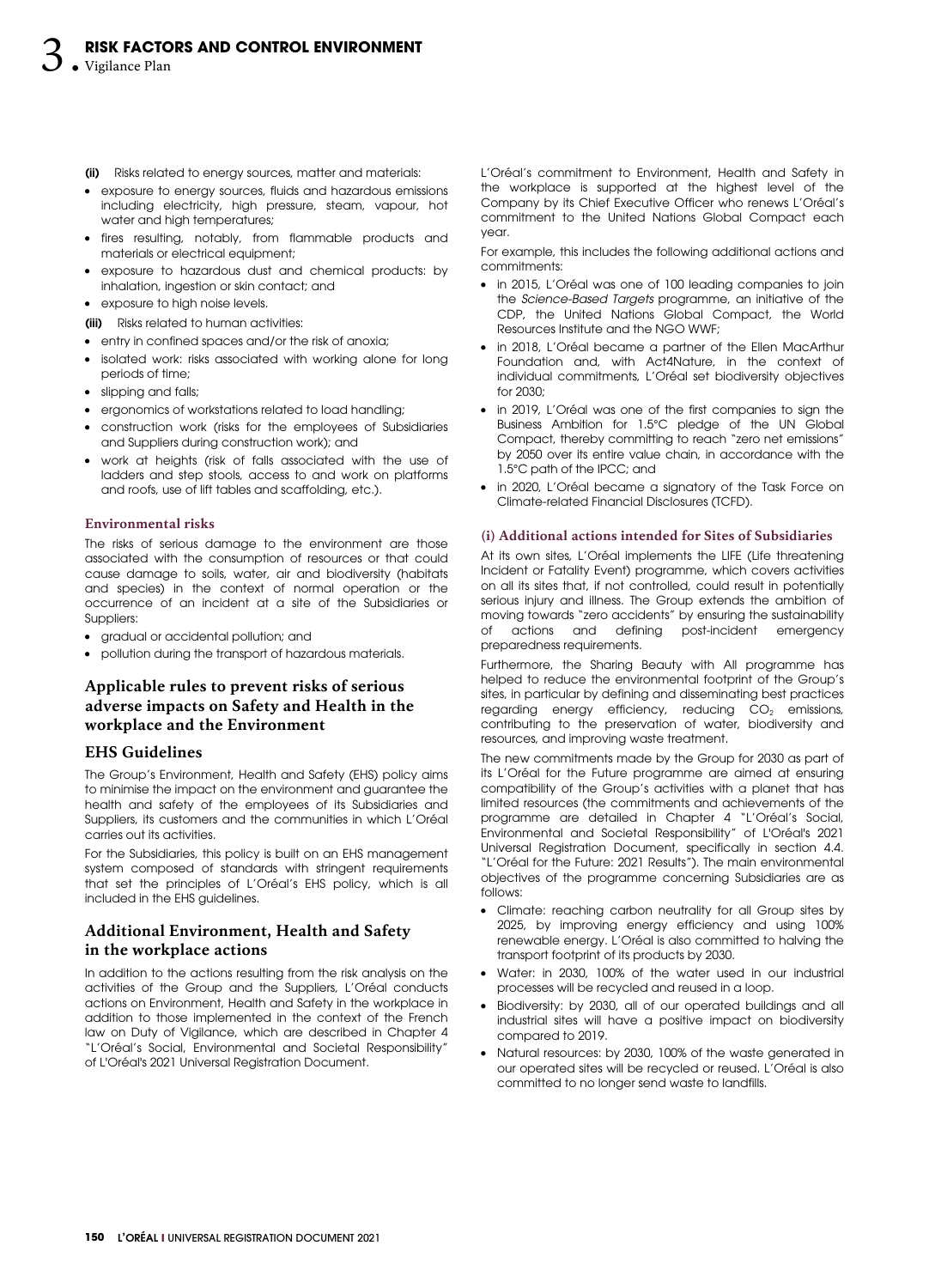These objectives are accompanied by monthly reporting of detailed indicators used to monitor evolutions in results in each of these areas and to identify potential anomalies and incidents.

Furthermore, the Group is engaged in a process of continuous improvement of EHS performance through its operated sites in order to sustainably anchor the EHS policy: ISO 45001 for the management of employee health and safety and improvement in their working conditions; ISO 14001 for the management of environmental impacts and improvement in environmental performance; and ISO 50001 for energy management and energy performance improvement.

Moreover, "culture" audits are conducted by internal EHS specialists in order to assess the deployment level of the EHS culture with all employees at Subsidiaries: the results of these audits provide information on the level of knowledge of EHS management tools and the maturity of audited sites with regard to the safety and environment culture at all structural levels.

Detailed information on these additional actions is available in Chapter 4 "L'Oréal's Social, Environmental and Societal Responsibility" of L'Oréal's 2021 Universal Registration Document.

#### **(ii) Additional actions intended for Suppliers**

The Purchasing teams select the most competitive suppliers in accordance with the responsible purchasing policy. The EHS performance of Suppliers is managed by monitoring indicators included in the corporate social responsibility criterion, which is one of the five criteria for monitoring supplier performance.

As part of the L'Oréal for the Future programme, launched in 2020 with targets for 2030, the Group has broadened its environmental commitments to its supply chain. The main environmental objectives of the programme concerning suppliers or those that may be related to their business activity are therefore as follows:

- Climate: by 2030, strategic suppliers will reduce their direct greenhouse gas emissions (scopes 1 and 2) by 50% in absolute terms compared to 2016.
- Water: by 2030, all strategic suppliers will use water responsibly in the areas where they operate.
- Biodiversity:
	- By 2030, 100% of the biobased ingredients for the Group's formulas and packaging materials will be traceable and will come from sustainable sources, with none linked to deforestation.
	- By 2030, the footprint on the ecosystems vital to the sourcing of its ingredients will be maintained at 2019 levels.
- Sustainable sourcing of raw materials:

For the palm oil and its by-products segment, which are the subject of a specific "Zero deforestation" approach at yearend 2020, 100% of the supplies were covered by action plans with the suppliers concerned. L'Oréal developed the Sustainable Palm Index (SPI), a tool to evaluate and select suppliers of palm oil and palm kernel derivatives to assess the level of commitment, progress and achievements of its direct suppliers in favour of sustainable palm oil. This tool is used annually to evaluate suppliers' progress towards the Zero Deforestation objective and their level of compliance with the Group's requirements.

The specific feature of the SPI lies in its integration in the purchasing decision process. A supplier in compliance with the SPI will benefit from an allocation of volumes, long-term contracts, and will be favoured in the context of partnerships in land projects.

In 2019, L'Oréal co-founded the collective Action for Sustainable Derivatives initiative in order to share knowledge and methods with other operators to encourage the production and responsible supply of palm oil derivatives.

For other streams of renewable raw materials, which represent 17% of the portfolio of renewable raw materials in volumes and 74% in number, L'Oréal, on the basis of environmental, social and economic indicators from external databases (IHDI of the UNDP, EPI from Yale University, Verisk Maplecroft Country Index), has defined indicators of "sustainable sourcing challenges" to assess renewable raw material streams with regard to their sustainability.

These indicators are consolidated within the SCAN (Sustainable Characterisation) index, allowing the Group to prioritise the implementation of its sustainable sourcing action plans. The Group updates the information collected regularly. 79% of the volume of raw materials that the SCAN index has identified as representing sustainable sourcing challenges (i.e. 36% of the number of raw materials) are already the subject of plans or improvement initiatives with the relevant suppliers to ensure sustainable supply. The goal is for 100% of the Group's renewable raw materials to come from sustainable sources.

To achieve this, L'Oréal launched a support and training programme for more than 200 suppliers on the issues of sustainable sourcing of raw materials in order to guarantee the traceability of the raw materials delivered to L'Oréal and ensure the associated streams are secure. Depending on the level of environmental and/or social risk identified on these streams, suppliers are notably asked to deploy the field audit procedure for producers (88 indicators), developed by L'Oréal with the support of the Rainforest Alliance NGO and reviewed in 2019 by EcoCert, The Biodiversity Consultancy and The Danish Institute for Human Rights. They are also invited to rely on sustainable sourcing certifications adapted to the challenges of their streams (Fair Trade, Sustainable Agricultural Network, Organic, etc.).

- Plastics and advertising displays:
	- By 2030, 100% of the Group's plastic packaging will be recycled or bio-sourced (target of 50% by 2025).
	- By 2025, 100% of the Group's plastic packaging will be refillable, reusable, recyclable or compostable.
	- By 2025, 100% of the Group's advertising displays at points of sale will be eco-designed, taking into account the principles of the circular economy for managing their end of life.
- Commitment of suppliers to self-assess and move forward with action plans through the CDP.

L'Oréal actively works with its suppliers to help them improve their performance in terms of sustainable development.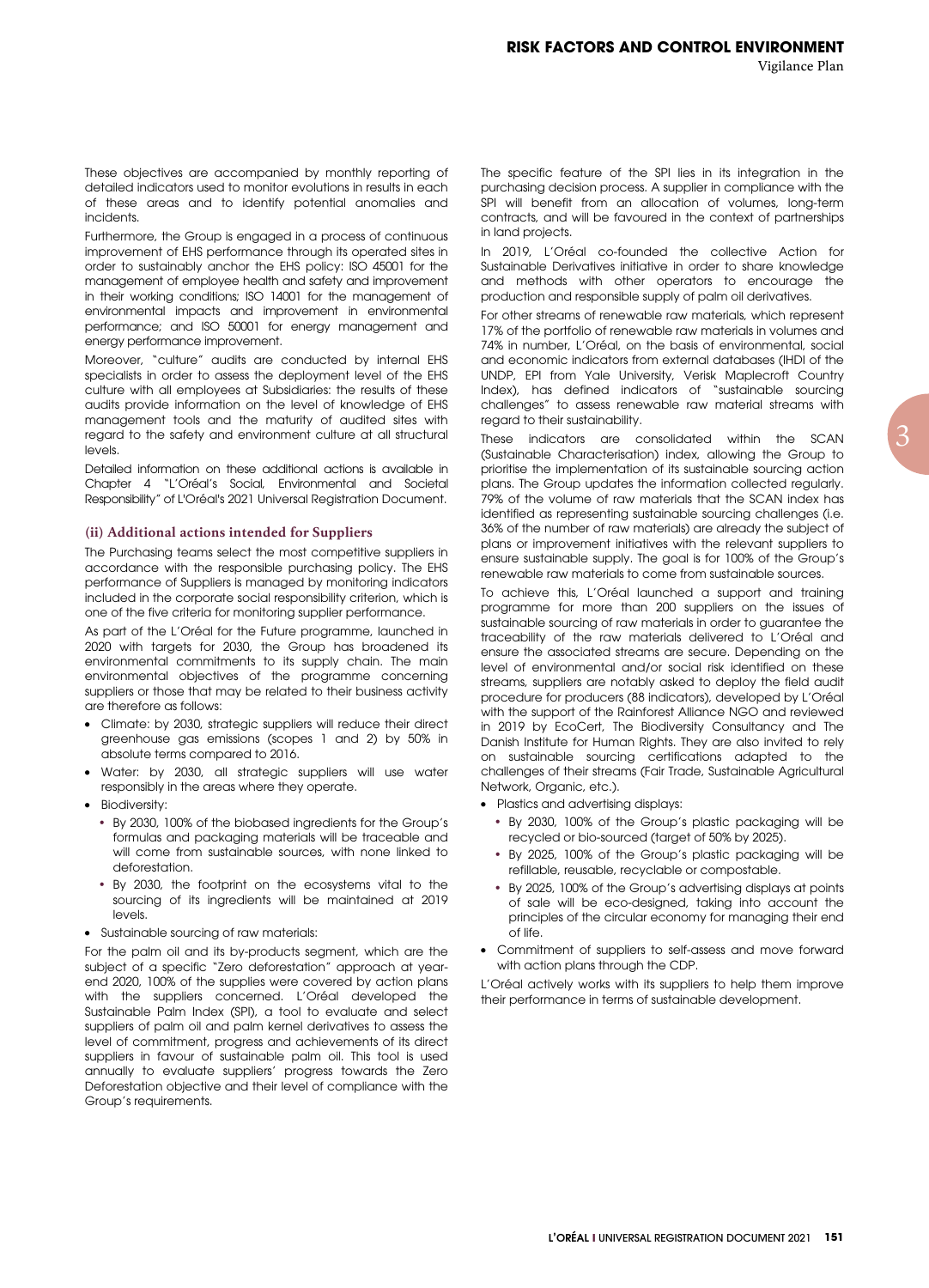In 2007, L'Oréal joined the CDP Supply Chain programme for greater transparency in the actions of its suppliers and to monitor the progress made in relation to L'Oréal's objectives. In 2014, participation in the CDP was made compulsory by L'Oréal for all strategic suppliers, in order to measure and report their emissions, set targets for reducing these emissions and communicate their action plans to achieve this objective successfully. In 2021, 77% of these strategic suppliers completed the CDP questionnaires on climate, water and/or forest, thereby providing valuable information and data on the actions of these suppliers and their impacts.

• Supplier commitment to self-assess and improve with corrective actions implemented by EcoVadis:

By participating in the EcoVadis assessment, L'Oréal compares its environmental and social policy with the expertise and the recommendations of external auditors qualified in the analysis of multi-sector risks. This is a useful rating for the continuous improvement of suppliers and it also contributes to the transparency of industry practices. This assessment is used to select suppliers by taking their environmental and social performance into consideration.

# Effective application and compliance with the Vigilance Plan

The Vigilance Plan includes effective application measures intended to ensure the correct implementation of the Applicable Rules by the Subsidiaries and Suppliers. Monitoring of compliance with the Plan is carried out through audits and analyses performed by external service providers or by Group teams. In addition, the Subsidiaries and Suppliers are asked to carry out self-assessments.

# **Effective application of the Vigilance Plan**

#### **Adoption of Applicable Rules**

#### (i) Adoption of Applicable Rules by Subsidiaries

The effective implementation of Applicable Rules by Subsidiaries is achieved through their incorporation in the Group's Internal Rules. For this purpose, compliance with the effective application of the Plan is based on control activities in accordance with the applicable legislation.

The communication of Applicable Rules to Group employees is described below.

(ii) Adoption of Applicable Rules by Suppliers

Suppliers undertake to comply with the Applicable Rules. In particular, the principal Suppliers sign the Letter of Ethical Commitment that covers these applicable Rules. Moreover, the Suppliers that could present the most significant risks because of their activity or geographic location may be audited on these issues in accordance with the Risk Matrix. The contents of the points that will be audited is set forth in the letter.

#### **Governance**

L'Oréal's commitment to Human Rights and Fundamental Freedoms, the health and safety of people in the workplace and the environment is supported at the highest level of the Company by its Chief Executive Officer who renews L'Oréal's commitment to the United Nations Global Compact each year. These commitments are also set out in the Group's Code of Ethics and the Human Rights and Employee Human Rights Policy.

#### **(i) Human Rights and Fundamental Freedoms governance**

The Chief Corporate Responsibility Officer, a member of the Executive Committee, is responsible for overseeing the respect of Human Rights and fundamental freedoms in the Group. This mission has been entrusted to her by L'Oréal's Chief Executive Officer, to whom she reports.

The Chief Corporate Responsibility Officer has a budget and a dedicated team of Human Rights experts. She relies on all the Group's teams and resources to carry out her work.

A dedicated network of Human Rights Correspondents covering all of the Group's markets allows the Group's commitments in terms of Human Rights to be rolled out.

The Human Rights Committee, chaired by the Chief Corporate Responsibility Officer and composed of representatives of the various activities, functions and geographic areas (including Purchasing, HR, CSR, Safety, Security, etc.), allows coordination and exchange on the implementation of the Group's Human Rights policy. Its primary objective is to enable the emergence of a Human Rights culture within the Group.

Country Managers (or, for Corporate or Zone staff, the members of the Group's Executive Committee to whom they report) are responsible for ensuring compliance with Human Rights and fundamental freedoms.

The Human Resources teams are responsible for ensuring that the activities of the Subsidiaries respect employees' Human Rights and fundamental freedoms.

Employees may contact their manager, their Human Resources Director, their Legal Director, their Purchasing Director, their Human Rights Correspondent, their Ethics Correspondent and, ultimately, the Chief Ethics, Risk and Compliance Officer if they have any questions about compliance with the Applicable Rules.

The Purchasing teams ensure that Supplier activities respect Human Rights and fundamental freedoms. Suppliers included in the Risk Matrix are not listed in L'Oréal's Supplier database until they have contractually committed to comply with the Applicable Rules. Purchasing teams discuss, during Management Committee meetings that include representatives from all Zones and purchasing areas, the results of audits, their consequences for commercial relations, and the related actions plans to achieve continuous improvement of results at the Group's Suppliers.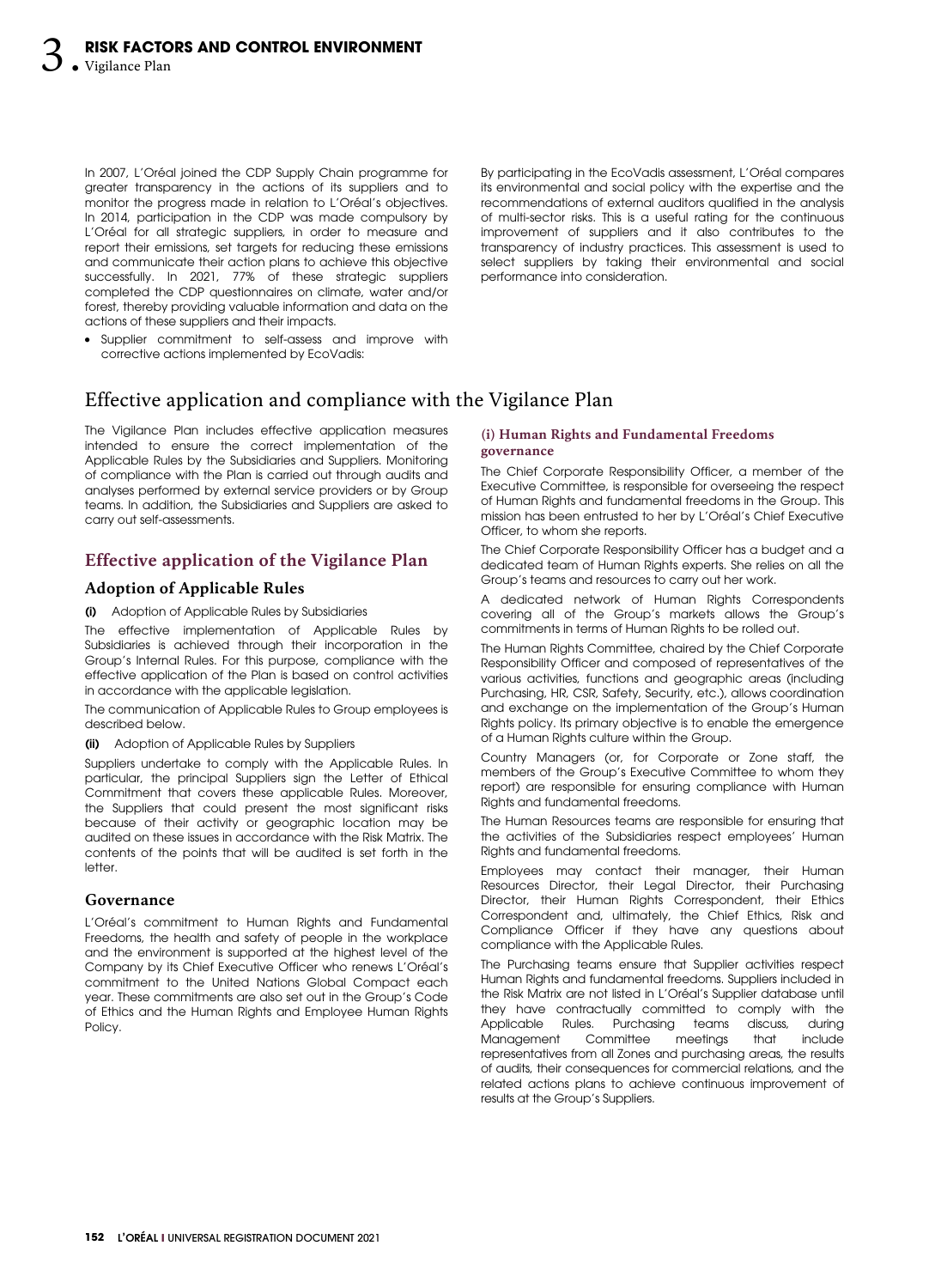#### **(ii) Environment, Health and Safety in the workplace governance**

The Chief Operations Officer, reporting to the Chief Executive Officer and a member of the Executive Committee, is responsible for the general policy to prevent serious adverse impacts on the environment, and health and safety. The implementation of this policy is the responsibility of the Group's Subsidiaries and Group Sites.

The Chief Operations Officer is supported by and delegates the deployment and monitoring of the policy to:

- factory and distribution centre Directors who, as a result of their positions, are responsible for the deployment and effective implementation of the policies defined by the Group. Their remuneration is partly linked to their performance in the areas of the environment, health and safety in the workplace;
- EHS managers are managers trained and dedicated to compliance with the EHS policy who ensure the deployment of the rules, procedures and associated performance objectives of the Group in all of its entities; and
- country Operations Directors who are responsible for, among other things, compliance with the EHS policy by the distribution centres, the administrative Sites and stores in their country.

In addition, the Purchasing teams are responsible for collecting confirmation of acceptance of Applicable Rules from the Suppliers via the Letter of Ethical Commitment.

The Purchasing teams are responsible for ensuring that Suppliers included in the Risk Matrix implement the prevention measures for EHS risks via control audits carried out by thirdparty companies. As for Human Rights, the Purchasing teams discuss, during Management Committee meetings that include representatives from all Zones and purchasing areas, the results of audits, their consequences for commercial relations, and the related actions plans to achieve continuous improvement of results at the Group's Suppliers.

#### **Communication and training**

Communication of the Applicable Rules and training of the teams involved complete and support the effective application of the measures set out in the Vigilance Plan by L'Oréal's Subsidiaries and Suppliers.

#### **(i) Communication on Human Rights and Fundamental Freedoms**

Human Resources teams are informed of the Applicable Rules by their line manager.

In addition, all new Group employees must receive a hard or electronic copy of the Group's Code of Ethics and must confirm that they have read it. Employees must be reminded of the Code of Ethics and its contents on a regular basis.

In addition, any employee in contact with Suppliers must receive the "The Way We Buy" guide when they are hired. It explains ethical standards which apply to Supplier relations.

An Ethics Intranet site is available to employees.

An annual Ethics Day, including Human Rights, has been held since 2009. This day enables employees to discuss matters such as respect for Human Rights and fundamental freedoms via a webchat with L'Oréal's Chief Executive Officer and the other members of the Executive Committee. Discussions on ethics are also organised in the Subsidiaries to let employees exchange conversations with their Subsidiary's General Manager.

In 2021, more than 60% of employees logged on to the Ethics Day sessions and more than 8,000 questions were asked worldwide.

With respect to Suppliers, in addition to the communication of Applicable Rules via the letters of ethical commitment, a website has been provided to strategic Suppliers (Class A Suppliers as defined in paragraph "Risk hierarchy of non-compliance with the Applicable Rules" in section 3.4.5.2. of L'Oréal's 2021 Universal Registration Document) of raw materials, packaging and subcontractors of finished products. The site contains the following documents:

- Code of Ethics; and
- L'Oréal's policy on Suppliers/subcontractors and child labour.

#### **(ii) Training on Human Rights and fundamental freedoms**

A specific, compulsory e-learning course on ethics covers Human Rights and fundamental freedoms issues.

In addition, new buyers receive compulsory training on Responsible Purchasing to learn about how to ensure respect of the Group's Ethical Principles.

An e-learning course on Supplier audits, detailing the applicable audit procedure, is also available for all buyers. A Suppliers version is available on the same website as the above information. There is also an e-learning course available called "Ethics e-learning for business partners".

#### **(iii) Communication on the Environment, Health and Safety (EHS) in the workplace**

EHS managers are informed of the Applicable Rules by their functional hierarchy.

Group Sites are encouraged to hold a day dedicated to EHS to raise the awareness among all employees about the risks to which they are exposed and suitable prevention, in addition to specific local actions.

In addition, a Group awareness-raising campaign about major safety risks, deployed over three years, and the implementation of a specific topic every four months, serve to develop employee awareness of risks over time.

A monthly newsletter for the Group's EHS managers and their team leaders enables performance tracking and the sharing of best EHS practices.

#### **(iv) Training on the Environment, Health and Safety (EHS) in the workplace**

Training sessions dedicated to L'Oréal's EHS policy and practices have been provided at all levels of the Company, as well as for temporary workers and subcontractors working on Group sites. They constitute one of the cornerstones in the implementation of risk identification and management systems, and the deployment of the EHS culture in all Group entities.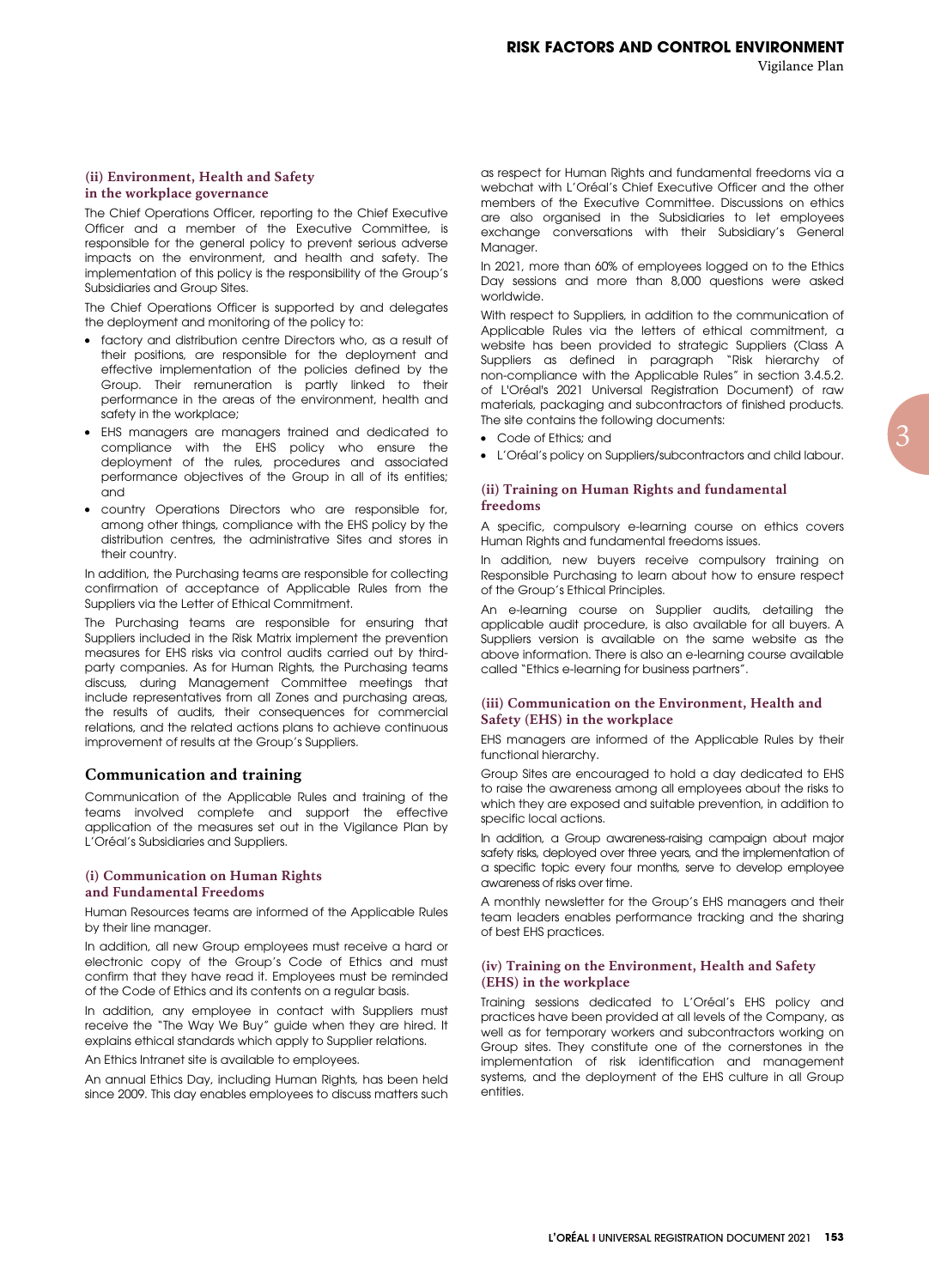EHS training includes the various training actions for health and safety in the workplace, or the environment and covers general EHS training, EHS training by business line and specific EHS training.

General EHS training includes:

- core general training completed, for example, when a new employee arrives at a Site (L'Oréal employee or temporary staff) regardless of their position; and
- fire safety training, first aid, pollution prevention, recycling, general EHS awareness raising, etc.

EHS business training refers to training specific to a given métier area or activity (for example, all of the filling and packing staff of a factory).

Specific EHS training refers to EHS training for a particular workstation and the activities carried out by the employee.

In terms of ergonomics, a "Manual handling" e-learning course is provided to all employees.

Lastly, a high level of expertise for global EHS Teams and the development of an EHS culture for "Top managers", managers and supervisors is assured via the deployment of training specific to each person.

To support the Environmental aspect of the L'Oréal for the Future programme, a training programme on the challenges related to climate, water, biodiversity and resources (Green steps for all) has been launched with the intention of training 100% of the Group's employees.

# **Monitoring compliance with the Plan**

# **Risk hierarchy of non-compliance with the Applicable Rules**

The risk hierarchy is used to enhance controls on compliance with the Applicable Rules by defining procedures for monitoring compliance with the Rules that are adapted to the risks, including a policy of third-party audits. Other means of control are also used, such as monitoring and evaluation of Suppliers conducted by third-party companies such as EcoVadis.

With respect to the Subsidiaries, the risk hierarchy of non‑compliance with the Applicable Rules was created taking into account the type of activity (administrative, processing, warehousing, etc.) and, thereafter, the type of Site (administrative offices, factories, distribution centres, research centres, etc.).

With respect to the Suppliers, the risk mapping of noncompliance with the Applicable Rules was created for Human Rights, Fundamental Freedoms, the environment, and health and safety in the workplace using a methodology that takes the following parameters into account:

• The country in which the Supplier's sites are located: a country is considered vulnerable in terms of Human Rights and Fundamental Freedoms, and environment, health and safety, if it meets at least one of the following criteria:

1. The country is classified as "High risk" or "Extreme risk" according to the criteria of the consultancy firm Verisk Maplecroft: 12 evaluation indices are used in this methodology and aggregated in a single grade compared with the threshold values set by Verisk Maplecroft;

2. The results of social audits conducted by L'Oréal in the country include cases of Zero Tolerance or Need Immediate Action ("NIA" rating that corresponds to the most severe non-conformities); and

3. The internal experts or partners of L'Oréal (e.g. EcoVadis) recommend considering it as a country to be audited.

- The business sector: each Supplier is associated with a sector area according to a governance ranking of Purchases ("Global Purchasing Categories").
- The nature of operations: the activities most heavily exposed to labour risk are the activities with high manual added value, implying work on a production line.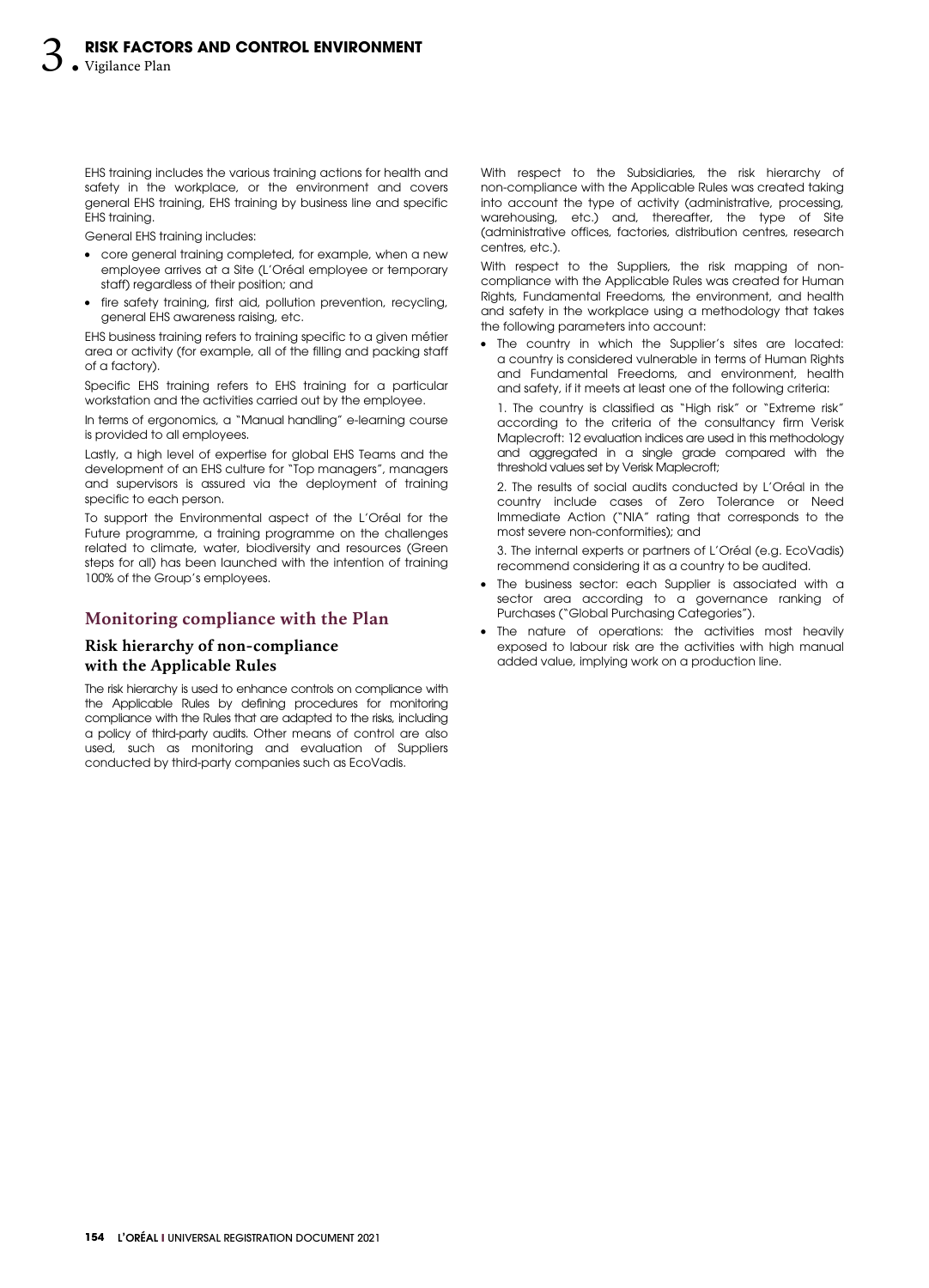# SUBSIDIARY AUDIT MATRIX

| Type of country | Sites audited                                                   |  |
|-----------------|-----------------------------------------------------------------|--|
| All countries   | Factories, dispatch centres, R&D sites and administrative sites |  |

# MATRIX THAT TRIGGERS SUPPLIER AUDITS ACCORDING TO RISK MAPPING

| <b>Business sector</b>                               | <b>Description of business sector</b>                                                 | Type of country                         | <b>Suppliers audited</b>                                                                                                                                                        |
|------------------------------------------------------|---------------------------------------------------------------------------------------|-----------------------------------------|---------------------------------------------------------------------------------------------------------------------------------------------------------------------------------|
| <b>Raw materials</b>                                 | Suppliers of ingredients used<br>to produce cosmetics in L'Oréal<br>factories         | Countries classified as "high risk"     | 100% of Suppliers                                                                                                                                                               |
| Packaging                                            | Suppliers of packaging used<br>for production in L'Oréal factories                    | Countries classified as "high risk"     | 100% of Suppliers                                                                                                                                                               |
| <b>Subcontractors</b>                                | Suppliers producing cosmetics for<br>L'Oréal (Full-buy, Full-service, etc.)           | Countries not classified as "high risk" | 100% of new Suppliers (initial audit)<br>When the "satisfactory" or "NCI"<br>(Needs Continuous Improvement)<br>rating is achieved, additional<br>audits are no longer necessary |
|                                                      |                                                                                       | Countries classified as "high risk"     | 100% of subcontractors                                                                                                                                                          |
| Dermo-cosmetic devices                               | Suppliers of equipment<br>& electronics                                               | Countries classified as "high risk"     | 100% of Supplier Production Sites                                                                                                                                               |
| <b>Manufacturing equipment</b>                       | Suppliers of manufacturing<br>equipment (processing tanks,<br>filling machines, etc.) | Countries classified as "high risk"     | 100% of Supplier Production Sites                                                                                                                                               |
| <b>Promotional items</b>                             | Suppliers of promotional items<br>(bags, etc.)                                        | Countries classified as "high risk"     | 100% of Supplier Production Sites                                                                                                                                               |
| Items intended for points of sale                    | Suppliers of items intended<br>for the presentation of products<br>at points-of-sale  | Countries classified as "high risk"     | 100% of Supplier Production Sites                                                                                                                                               |
| Services intended for points-of-sale                 | Architects, general contractors,<br>maintenance                                       | Not applicable                          | Not applicable                                                                                                                                                                  |
| Co-packing                                           | Co-packing Suppliers<br>(sometimes called subcontractors<br>or Co-Packers)            | Countries not classified as "high risk" | 100% of new Suppliers (initial audit)<br>When the "Satisfactory" or "NCI"<br>(Needs Continuous Improvement)<br>rating is achieved, additional<br>audits are no longer necessary |
|                                                      |                                                                                       | Countries classified as "high risk"     | 100% of Supplier Production Sites                                                                                                                                               |
| Logistics service providers<br>(excluding transport) | <b>External distribution centres</b>                                                  | Countries not classified as "high risk" | 100% of new Suppliers (initial audit)<br>When the "Satisfactory" or "NCI"<br>(Needs Continuous Improvement)<br>rating is achieved, additional<br>audits are no longer necessary |
|                                                      |                                                                                       | Countries classified as "high risk"     | 100% of Suppliers' logistics sites                                                                                                                                              |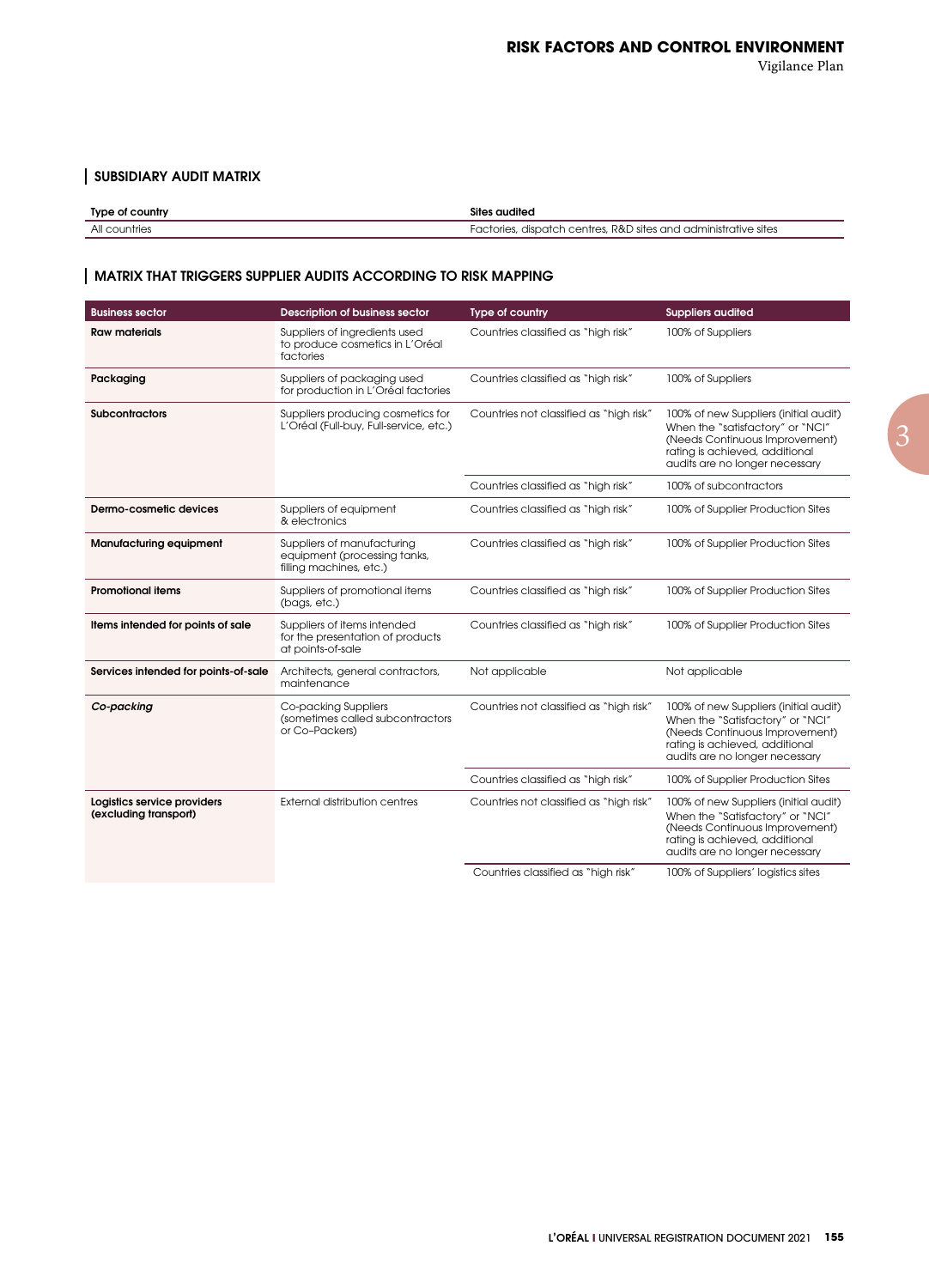#### **Audit and self-assessment system**

#### **(i) Audits**

#### Audits of Applicable Rules

Audits of Applicable Rules are used to check that the Vigilance Plan is correctly implemented by the Subsidiaries and Suppliers included in the Risk Matrix.

Audits are done by specialist external companies.

When a Subsidiary or Supplier is audited, the process is carried out in accordance with the Risk Matrix described in paragraph "Risk hierarchy of non-compliance with the Applicable Rules" in section 3.4.5.2. of L'Oréal's 2021 Universal Registration Document. A written audit report is prepared.

With respect to the Subsidiaries, the reports are stored in a secure database available to Group Human Resources Directors and to the Country Operations Directors, in some cases. The reports on Suppliers are intended for Group buyers.

#### EHS audits specific to Subsidiaries

In order to ensure compliance with the Group's EHS policy, a system of worldwide audits has been set up since 1996, and was reinforced in 2001 with the presence of external auditors, who are experts in the local context and regulations. These audits take place regularly on each L'Oréal site: every three years for production sites and every four years for distribution centres, administrative sites and research centres. If the result of the audit does not meet the standard required by the L'Oréal benchmarks, a specific interim audit is scheduled for the following year. Every year, the teams responsible for EHS risks review the audit results and identify general improvement plans. The improvement plans specific to the audited Sites are established immediately after the end of the audit. In addition, any emergency measure intended to prevent an imminent risk for the health of persons at the Site is implemented by the Site EHS teams without waiting for the completion of an audit even if it is not part of the improvement plan that may exist.

There are various audit grids called "risk", "culture", or "combined risk and culture", used depending on the maturity and type of activity at the Sites. They assess in particular:

- compliance of practices and facilities with the Group's rules and procedures;
- progress in terms of EHS performance;
- any risks that the sites may present from an EHS standpoint; and
- the level of management and deployment of EHS culture on the Sites.

Each risk finding is classified in one of three categories A, B and C according to a matrix of level of impact/probability of occurrence. "A" findings are monitored monthly and consolidated annually by risk type.

The monthly reporting of safety and environmental data also enables consolidation and analysis of any anomalies and incidents leading to regulatory non-conformity, complaints and/or fines.

#### Audits specific to Suppliers

#### There are three types of audits:

- initial audits (first audits conducted) are a prerequisite to the start of the relationship with a new Supplier;
- follow-up audits (audits done 12 to 24 months maximum after the immediate improvement request (Needs Immediate Action or NIA), depending on the severity of the non-conformities found); and
- confirmation audits, three years after the initial audit.

#### The possible outcomes of the audits are as follows:

- Satisfactory: all criteria conform to the Applicable Rules and the best practices are highlighted;
- Needs Continuous Improvement (NCI): minor nonconformities were found, but they do not have an impact on employee safety or health;
- Needs Immediate Action (NIA): non-conformities are reported either because they are serious, because they are recurring or because they have a potential impact on the health and safety of employees;
- Zero Tolerance (ZT): reported, for example, in the event of a critical non-conformity because of child labour, forced labour, physical abuse, restricted freedom of movement, an immediate risk of accident for employees or attempted bribery of the auditors; and
- Access Denied: reported when the audit is refused (for example in the event of refusal to provide partial or full site access to the auditors).

In the event of a non-conformity (Needs Continuous Improvement, Needs Immediate Action, Zero Tolerance), corrective action plans must be implemented which are then audited at the level of the Subsidiary or Supplier.

Failure to implement a corrective action plan can, in the case of a Subsidiary, result in an alert being sent to the Country Manager. In addition, Subsidiaries can decide to link part or all of the remuneration of their managers and/or of their performance evaluation to the implementation of the Applicable Rules.

In the case of Suppliers, serious non-conformities (Needs Immediate Action, Zero Tolerance and Access Denied) or the failure to implement corrective action can result in the non‑listing of a new Supplier or the suspension or termination of commercial relations with a listed Supplier.

In the event that the existence of a serious non-conformity with the Applicable Rules is reported, a specific audit can be initiated. In particular, visit reports are issued as part of the process of routine visits made to Suppliers. They can result, if necessary, in additional audits.

#### Specific EHS audits of subcontractors' sites

Additional specific EHS audits are conducted by independent third parties for subcontractor sites for aerosol production or storage, bleaching powders, flammable products under the criteria defined by L'Oréal, which are similar to those used for the Group's sites. These audits are triggered at the time of referencing/qualification, follow-up (audits conducted between 12 months and 36 months maximum after the immediate improvement request (NIA), depending on the severity of the non-conformities found); and again at the time of confirmation, 5 years after the initial audit.

The results of these audits are the same type as those previously described: satisfactory, NCI, NIA and ZT.

Serious non-conformities (Needs Immediate Action, Zero Tolerance and Access Denied) or the failure to implement corrective actions can result in the non-listing of a new Supplier or the suspension or termination of commercial relations with a listed Supplier.

All the main non-conformities found are monitored and consolidated annually by risk type.

In the event that the existence of a serious non-conformity with the Applicable Rules is reported, a specific audit can be initiated. In particular, visit reports are issued as part of the process of routine visits made to Suppliers. They can result, if necessary, in additional audits.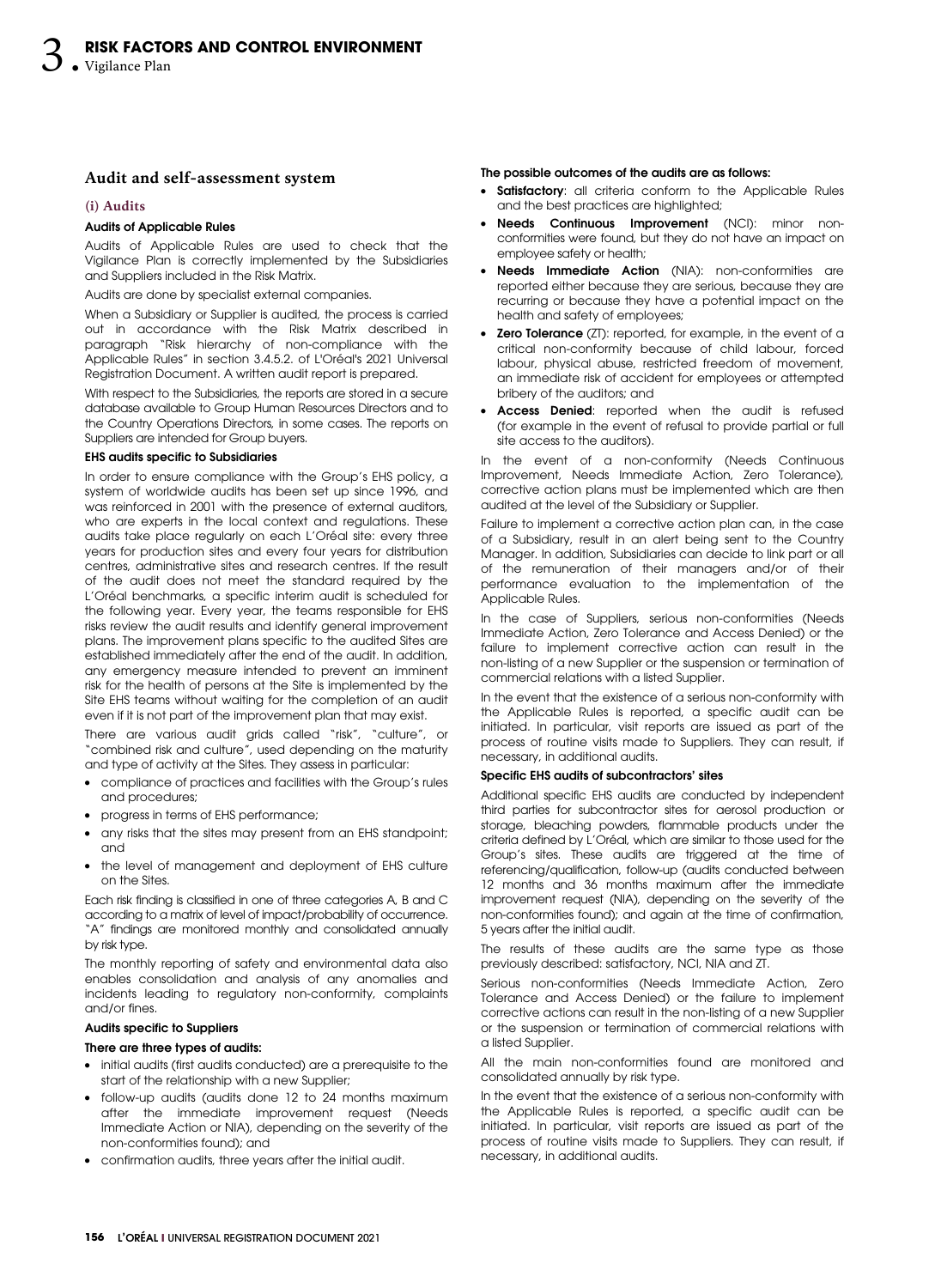#### Additional procedures

L'Oréal also uses analyses and ratings provided by EcoVadis, an analytical company, to evaluate the policies implemented by the Suppliers, among others, in terms of the issues covered by the Vigilance Plan. This evaluation is an indicative guide that can be added to the audits described above.

By participating in the EcoVadis assessment, L'Oréal compares its environmental and social policy with the experts and the recommendations of external auditors qualified in the analysis of multi-sector risks. This is a useful rating for the continuous improvement of L'Oréal's programme, but it also contributes to the transparency of industry practices. This assessment is used to select suppliers by taking their environmental and social performance into consideration.

L'Oréal is also a co-founder of the Responsible Beauty Initiative (RBI), a sector initiative created in 2017 with EcoVadis that brings together seven major players in the cosmetics industry for the sustainable transformation of the entire beauty supply chain.

#### **(ii) Self-assessment system**

#### Human Rights and fundamental freedoms

An annual ethics reporting system enables monitoring of the implementation of the Applicable Rules in the Subsidiaries, namely with regard to Human Rights and Fundamental Freedoms.

#### Environment, health and safety in the workplace

The Management Committees of L'Oréal Sites have selfassessment tools for their practices based on the audit standards provided to them, which enables them to implement an improvement plan, if required. These selfassessments are input data in the EHS risk audits.

To direct its performance:

- Every year, each Subsidiary site defines and revises its safety and environmental roadmaps to achieve the targets set by the Group. It tracks EHS indicators monthly.
- At Group level, the indicators are consolidated monthly by region and globally for the Group's results.
- A Greenhouse Gas Assessment is prepared annually (pursuant to the GHG Protocol).

# Whistleblowing mechanism and reporting system

L'Oréal's "Speak Up" policy enables employees and external stakeholders to report serious violations of Human Rights and fundamental freedoms, non-compliance of rules relating to the health and safety of people and respect for the environment, notably via a secure website (ethics whistleblowing channel) directly to the Chief Ethics, Risk and Compliance Officer.

# Update on the effective implementation of the Vigilance Plan

This section provides the 2021 results of the application of the Vigilance Plan for Subsidiaries and Suppliers.

# **General results of whistleblowing mechanisms and reporting**

The Group's ethics whistle-blowing line (www.lorealspeakup.com) was opened in 2008, and then to all stakeholders outside the Group, including suppliers and subcontractors, in 2018. A new procedure to collect and handle reports was published. In addition, employees can use several other channels to raise their concerns (hierarchical line, dedicated local lines, etc.).

In 2021, there were 379 reports on potential non-compliance with the Applicable Rules, including:

- 16 on sexual harassment, 11 of which were proven, in whole or in part, and which resulted in 7 departures from the Group;
- 71 on bullying, 17 of which were proven, in whole or in part, and which resulted in 5 departures from the Group;
- 22 on discrimination, 2 of which were proven, in whole or in part, which did not result in a departure from the Group;
- 24 on health and safety, 4 of which were proven, in whole or in part, which resulted in 2 departures from the Group; and
- none on environmental issues.

# **Results of the application of the plan to Subsidiaries**

#### **Adoption of the Applicable Rules by the Subsidiaries**

The Applicable Rules are incorporated into the Group's Subsidiaries' internal rules.

94% of employees individually acknowledged the receipt of the Code of Ethics and 76% of employees have been trained using an e-learning training tool on ethics.

Each EHS manager and each person working in a factory or distribution centre is trained in the Applicable Rules on Health, Safety and the Environment (EHS). All new employees are trained in the Rules on Health and Safety in the workplace and the Environment, regardless of their work location.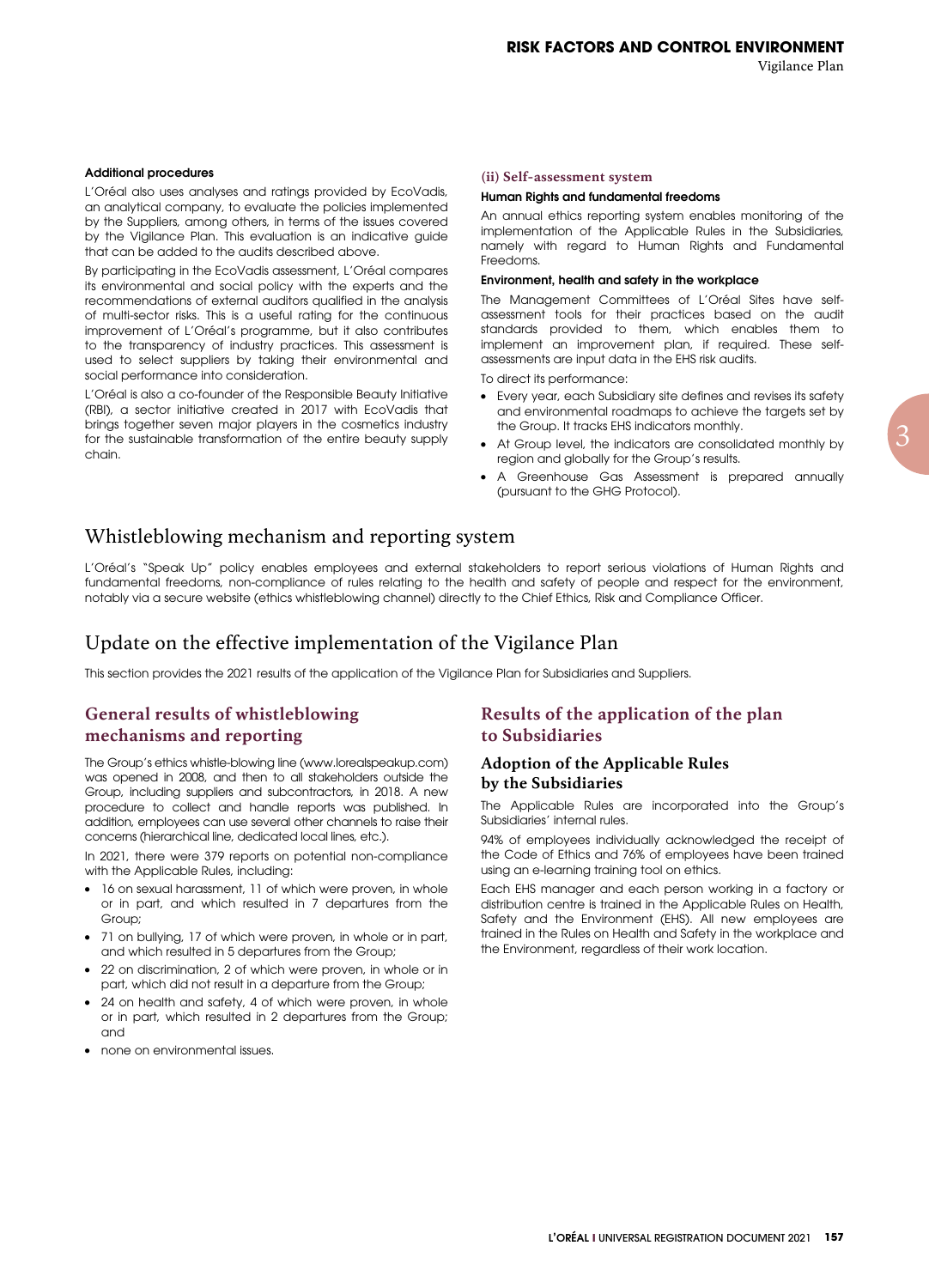# **Monitoring and control system in respect of Human Rights**

Five audits were conducted within Group owned factories and distribution centres, covering all the Rules on Human Rights.

(i) Child labour: none of the audits revealed any nonconformity of employment of a child under the age of 16. One audit revealed an intern working nights, a point that had been corrected at the time of the follow-up audit.

As part of the annual ethics reporting in 2021, it was reported that:

- 16 employees were 16-18 years of age<sup>(1)</sup>; and
- 0 employee under 16 years of age worked in the Subsidiaries

(ii) Forced labour: One audit revealed a case of employees of a subcontractor who should have been on permanent contracts instead of fixed-term contracts, following successive fixed-term contracts. Another audit revealed that outsourced workers were on fixed-term employment contracts that had expired, which had been corrected at the time of the followup audit.

In the annual ethics reporting, no subsidiary declared the use of labour in a prison environment.

(iii) **Freedom of association**: the audits did not reveal any cases of non-conformity. One audit revealed a case of a collective bargaining document that had not been sent to the competent public authorities due to the health crisis linked to Covid-19.

(iv) Non-discrimination: the audits did not reveal any cases of non-conformity.

(v) Working hours: one audit revealed insufficient rest time at one site and two audits revealed working hours in excess of 60 hours per week.

(vi) Salaries and costs: one audit revealed an error in the calculation of mandatory social security contributions and a delay of more than one month in salaries being paid. Another audit revealed a case in which outsourced workers had not been paid enough for overtime they had worked, which had been corrected at the time of the follow-up audit.

(vii) Sexual and psychological harassment: the audits did not reveal any cases of non-conformity.

(viii) Health and safety: one audit revealed irregular evacuation and fire safety exercises as well as missing health and safety registration documents.

# **Monitoring and control system in respect of Health, Safety and the Environment**

In 2021, 83 "Top managers" (managers of factories or distribution centres, Management Committee members, etc.) attended the Leadership & Safety Culture seminar, held at the CEDEP, The European Centre for Executive Development, at the INSEAD campus in France. Since the start of this programme, 669 senior managers have been trained. The main objectives of these seminars are to raise awareness with top managers about safety issues, increase their leadership ability and see these behaviours adopted and maintained over the long term.

34 factories are certified ISO 45001, representing 87% of the Group's factories.

34 plants are certified ISO 14001, representing 87% of the Group's plants.

In 2021, in the context of the Covid-19 health crisis:

- 2 risk audits were performed on site;
- 2 combined risk and EHS culture audits were performed on site; and
- 2 combined Quality, Environment, Health, Safety and Performance audits were performed on site.

The most frequently identified risks during EHS risk audits are related to fire protection, procedure safety, hazardous energies, containment of fire water runoff and wastewater management. The cases of non-conformity and formal notice were systematically subject to corrective actions.

There were two neighbourhood complaints in 2021: one factory was the subject of a complaint about the release of an unpleasant odour related to wastewater being discharged from the site, and an administrative site was the subject of a complaint about the municipal storm water system overflowing during periods of heavy rain. This system passes through the site and, after a study conducted by the Syndicat Intercommunal d'Aménagement Hydraulique (the French inter-district planning authority), the under-sizing of the municipal system was identified as the most likely cause.

There were 4 cases of non-conformity with environmental regulations notified by an administrative authority in 2021. They cover three sites and relate to the quality of wastewater (one site) and to the need to adapt some of the technical facilities (two sites).

One fine was imposed in 2021 (China) amounting to RMB 190,000 (approximately  $E$ 27,000): this is linked to non-compliance regarding the quality of effluent discharged from the site.

# **Results of the application of the plan to suppliers**

# **Adoption of the Applicable Rules by Suppliers**

100% of strategic Suppliers in the direct purchases category and 78% of strategic Suppliers in the indirect purchases category have made a contractual commitment to comply with the Applicable Rules.

All purchasers know the Applicable Rules and know which people to contact in the event of doubts.

In 2021, 145 newly recruited purchasers in the Group received in-depth training in responsible purchases.

#### **Monitoring and control system**

The Applicable Rules are controlled through external audits. These audits cover questions on Human Rights as well as Environment, Health and Safety and cover all activities of the audited Site without being limited to the parts of the Site that operate for L'Oréal.

1,236 on-site audits were conducted in 2021, as part of regular audits, but also ad hoc audits following a risk analysis (40 ad hoc audits in 2021) $^\mathrm{(2)}$ . Thus, 98% of Supplier production sites requiring audits were audited at least once.

<sup>(1)</sup> The scope of consolidation of human rights data arising from ethics reporting is identical to that of social data.

<sup>(2)</sup> Audits for which the Supplier is not part of the scope, but in respect of which the purchaser decided to conduct a social audit as a precaution. They represent 3% of the total number of audits.